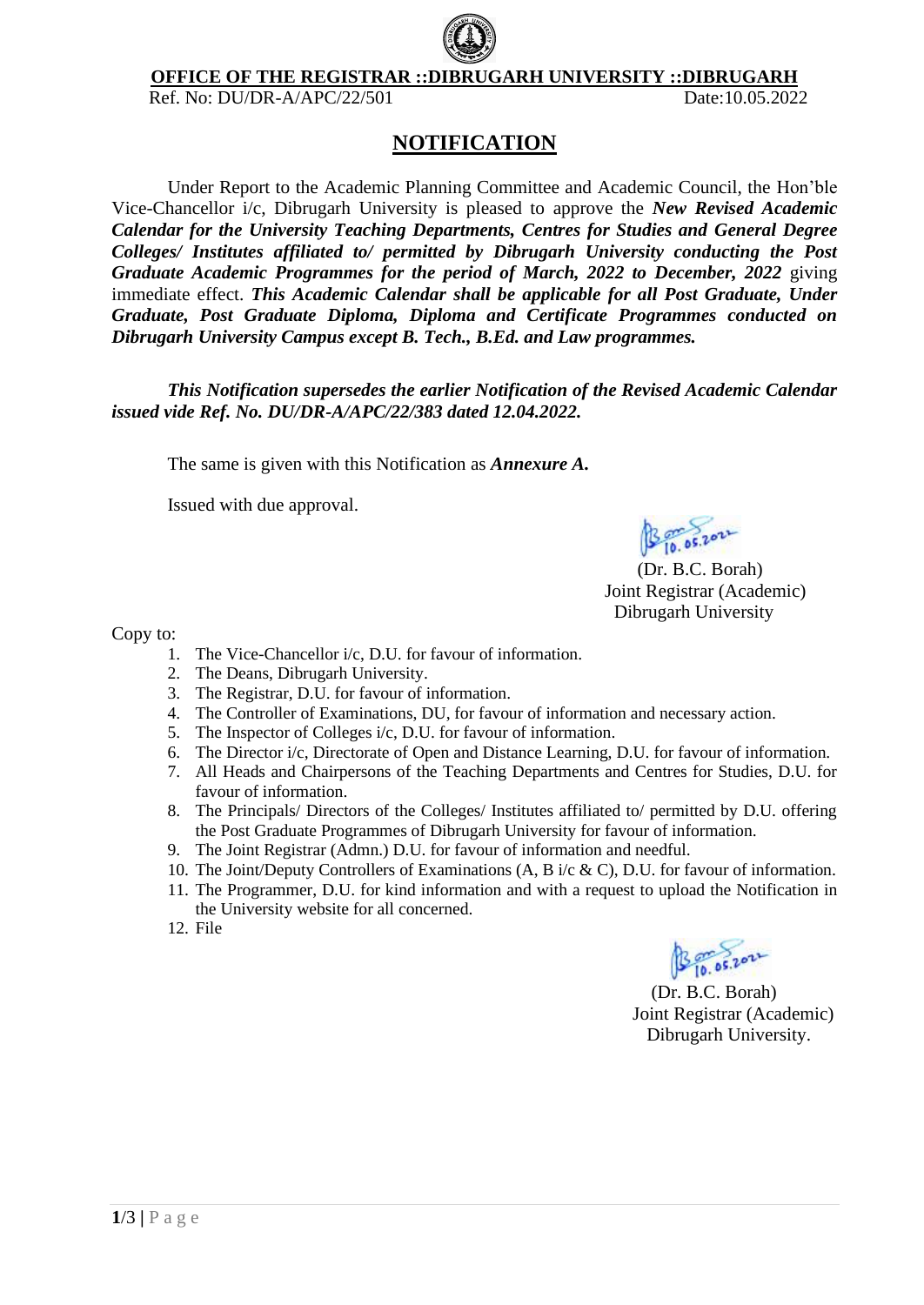

## **NEW REVISED ACADEMIC CALENDAR FOR THE UNIVERSITY DEPARTMENTS, CENTRES FOR STUDIES AND GENERAL DEGREE COLLEGES/ INSTITUTES AFFILIATED TO/ PERMITTED BY DIBRUGARH UNIVERSITY CONDUCTING THE POST GRADUATE PROGRAMMES**

**(Applicable for All Post Graduate, Under Graduate, Post Graduate Diploma, Diploma and Certificate Programmes conducted on Dibrugarh University Campus except B. Tech. B.Ed. and Law programmes).**

## **(FROM MARCH, 2022 TO DECEMBER, 2022) (Notified Vide Ref. No: DU/DR-A/APC/22/501 dated 10.05.2022)**

| <b>EVEN SEMESTERS</b>                            |                                                                                                                                                                                    |  |
|--------------------------------------------------|------------------------------------------------------------------------------------------------------------------------------------------------------------------------------------|--|
| Date(s)                                          | <b>Events/Activities</b>                                                                                                                                                           |  |
| 21st March, 2022                                 | Commencement of the Even Semester Classes of the University<br>Teaching Departments/ Centres for Studies and Colleges<br>conducting the PG Programmes of D.U.                      |  |
| 4 <sup>th</sup> April, 2022                      | Commencement of the Ph.D. Course Work Classes                                                                                                                                      |  |
| By 10 <sup>th</sup> May, 2022                    | Internal Assessment I/ Sessional Examination I                                                                                                                                     |  |
| By 30 <sup>th</sup> June, 2022                   | Internal Assessment II/ Sessional Examination II                                                                                                                                   |  |
| $4^{th}$ July, 2022                              | Completion of Courses of the Even Semester Classes                                                                                                                                 |  |
| $5^{th} - 10^{th}$ July, 2022                    | <b>Study Break for End Semester Examinations</b>                                                                                                                                   |  |
| $11^{th}$ - $23^{rd}$ July, $2022$               | End semester Examinations including Practical Examinations<br>1.<br>of the 2 <sup>nd</sup> and Higher Semester Classes<br>End Semester Examinations of the Ph.D. Course Work<br>2. |  |
| 25 <sup>th</sup> -29 <sup>th</sup> July, 2022    | Notification of Marks of End Semester Examinations in the<br>Departmental/ Centre Notice Board and Student's Grievance<br>Redressal                                                |  |
| $29th$ July, 2022                                | Last date for submission of Finalized Marks of the End Semester<br>Examinations to the Controller of Examinations                                                                  |  |
| $1st$ to $15th$ August, 2022                     | Semester Break (Vacation) for the Faculty Members                                                                                                                                  |  |
| $6^{\text{th}}$ & $7^{\text{th}}$ August, 2022   | <b>DUPGET, 2022</b>                                                                                                                                                                |  |
| 10 <sup>th</sup> August 2022                     | <b>B.Ed.CET, 2022</b>                                                                                                                                                              |  |
| <b>ODD SEMESTERS</b>                             |                                                                                                                                                                                    |  |
| 16 <sup>th</sup> August, 2022                    | <b>Commencement of Odd Semester Classes</b>                                                                                                                                        |  |
| 19th-24th September, 2022                        | Internal Assessment I/ Sessional Examination I                                                                                                                                     |  |
| $15^{\text{th}}$ - $30^{\text{th}}$ October 2022 | DURAT 2022 (Any One Day)                                                                                                                                                           |  |